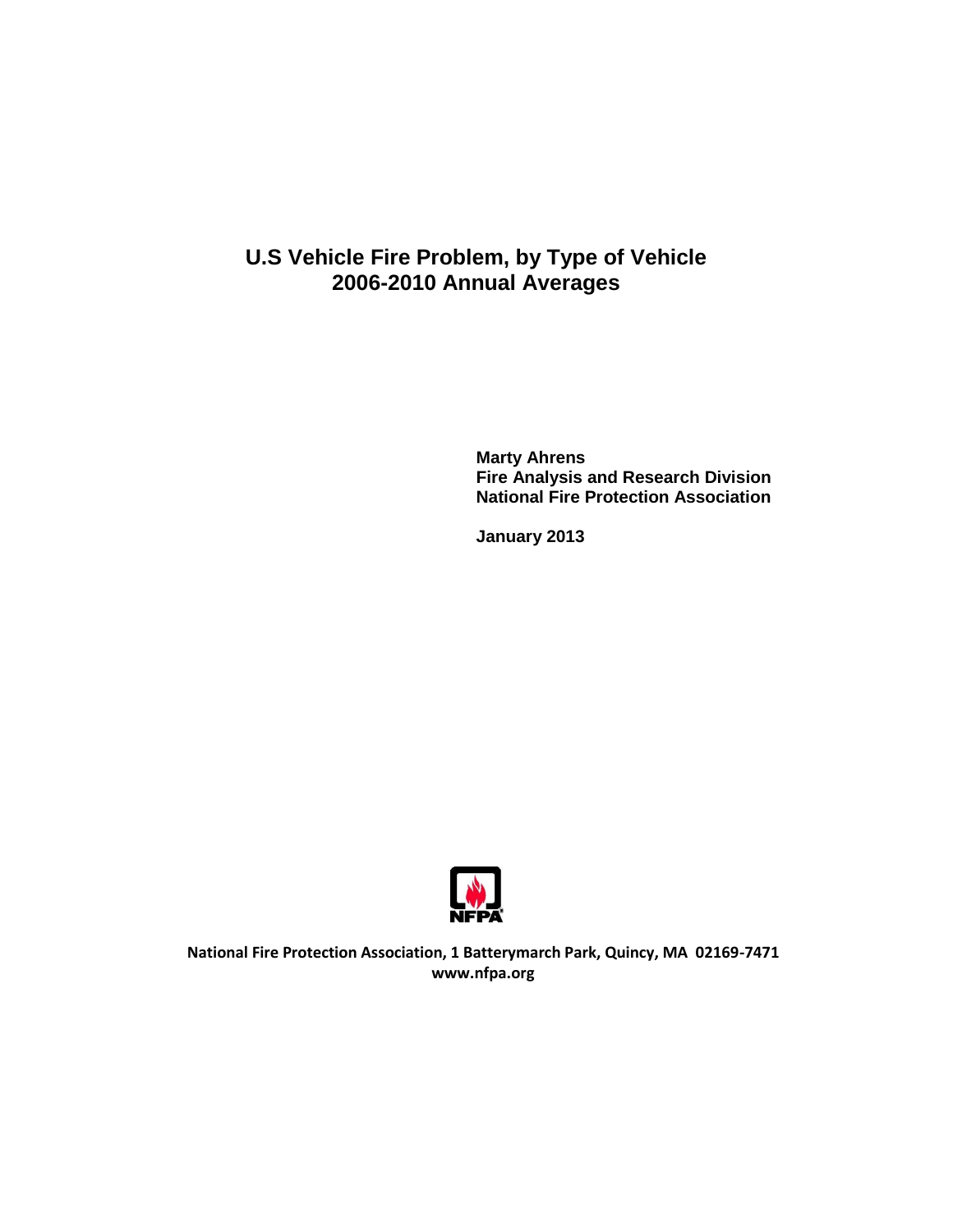### **Acknowledgements**

The National Fire Protection Association thanks all the fire departments and state fire authorities who participate in the National Fire Incident Reporting System (NFIRS) and the annual NFPA fire experience survey. These firefighters are the original sources of the detailed data that make this analysis possible. Their contributions allow us to estimate the size of the fire problem.

We are also grateful to the U.S. Fire Administration for its work in developing, coordinating, and maintaining NFIRS.

## Keywords:

For more information about the National Fire Protection Association, visit [www.nfpa.org](http://www.nfpa.org/) or call 617-770-3000. To learn more about the One-Stop Data Shop go to [www.nfpa.org/osds](http://www.nfpa.org/osds) or call 617-984-7443.

Copies of this analysis are available from:

National Fire Protection Association One-Stop Data Shop 1 Batterymarch Park Quincy, MA 02169-7471 www.nfpa.org e-mail: osds@nfpa.org phone: 617-984-7443

NFPA Index No. 1781

#### Copyright © 2013, National Fire Protection Association, Quincy, MA

This custom analysis is prepared by and copyright is held by the National Fire Protection Association. Notwithstanding the custom nature of this analysis, the NFPA retains all rights to utilize all or any part of this analysis, including any information, text, charts, tables or diagrams developed or produced as part hereof in any manner whatsoever as it deems appropriate, including but not limited to the further commercial dissemination hereof by any means or media to any party. Purchaser is hereby licensed to reproduce this material for his or her own use and benefit, and to display this in his/her printed material, publications, articles or website. Except as specifically set out in the initial request, purchaser may not assign, transfer or grant any rights to use this material to any third parties without permission of NFPA.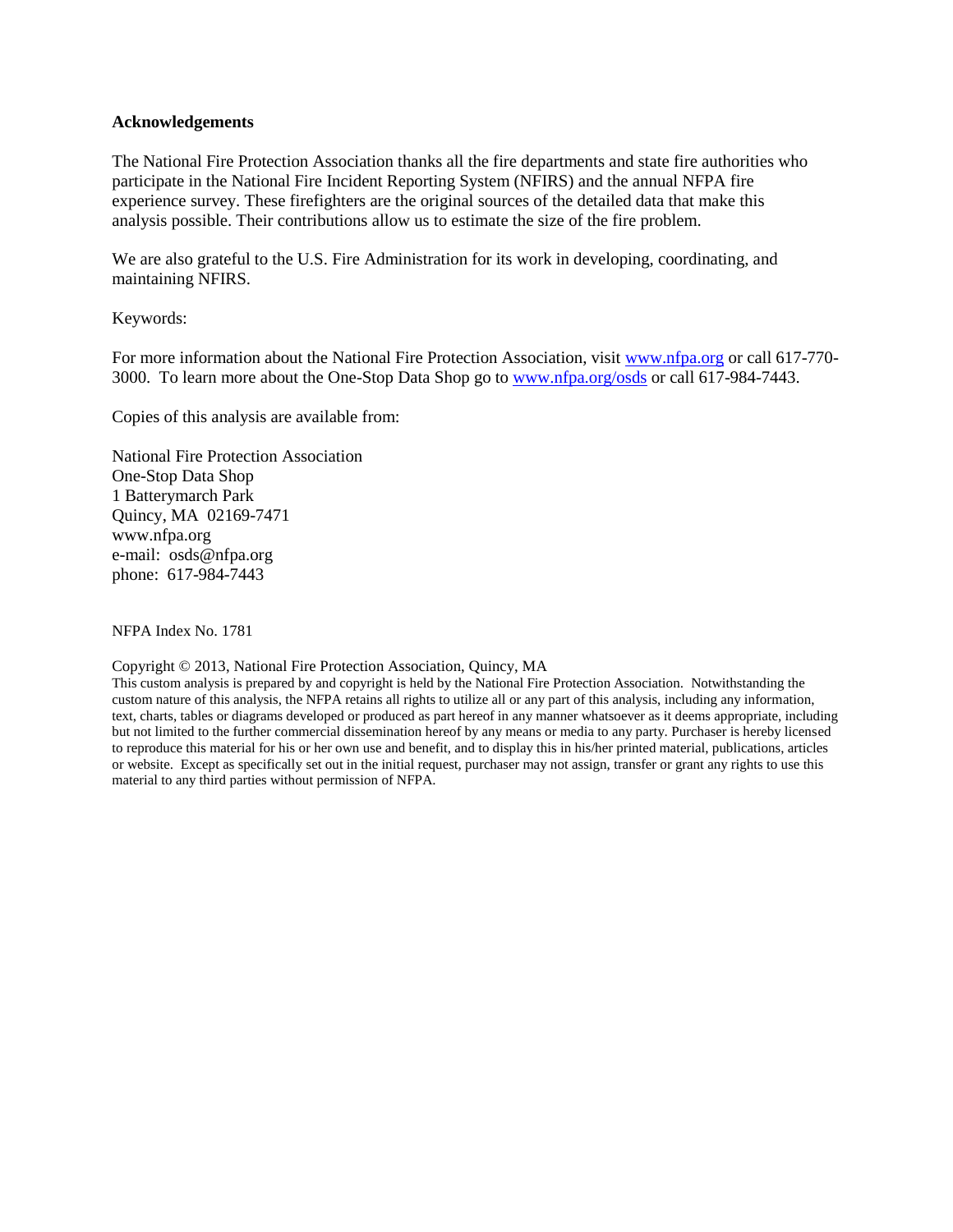| <b>Vehicle Type</b>                                                      | <b>Fires</b> |         | <b>Civilian</b><br><b>Deaths</b> |          | <b>Civilian</b><br><b>Injuries</b> |         | <b>Direct</b><br><b>Property Damage</b><br>(in Millions) |          |
|--------------------------------------------------------------------------|--------------|---------|----------------------------------|----------|------------------------------------|---------|----------------------------------------------------------|----------|
| Highway or road vehicle, including<br>passenger and freight road vehicle | 223,300      | (93%)   | 329                              | $(90\%)$ | 1,221                              | (85%)   | \$1,025                                                  | (74%)    |
| Passenger road vehicles                                                  | 202,820      | (84%)   | 277                              | (76%)    | 1,077                              | (75%)   | \$776                                                    | (56%)    |
| Passenger car.                                                           | 152,280      | (63%)   | 209                              | (57%)    | 764                                | (53%)   | \$536                                                    | (38%)    |
| Unclassified passenger road vehicle                                      | 41,190       | (17%)   | 56                               | (15%)    | 173                                | (12%)   | \$144                                                    | $(10\%)$ |
| Motor home, camper or bookmobile.                                        | 2,660        | (1%)    | 5                                | (1%)     | 60                                 | (4%)    | \$45                                                     | (3%)     |
| Bus, school bus or trackless trolley                                     | 2,130        | (1%)    | $\boldsymbol{0}$                 | $(0\%)$  | 22                                 | $(2\%)$ | \$29                                                     | (2%)     |
| Motorcycle or trail bike                                                 | 1,600        | (1%)    | 3                                | (1%)     | 19                                 | $(1\%)$ | \$5                                                      | $(0\%)$  |
| Off-road recreational vehicle                                            | 1,300        | (1%)    | 1                                | $(0\%)$  | 10                                 | (1%)    | \$4                                                      | $(0\%)$  |
| Travel trailer designed to be towed                                      | 1,290        | (1%)    | 3                                | $(1\%)$  | 23                                 | $(2\%)$ | \$11                                                     | (1%)     |
| Collapsible camping trailer                                              | 210          | $(0\%)$ | $\boldsymbol{0}$                 | $(0\%)$  | 4                                  | $(0\%)$ | \$1                                                      | $(0\%)$  |
| Manufactured (mobile) home                                               | 160          | $(0\%)$ | $\boldsymbol{0}$                 | $(0\%)$  | 2                                  | $(0\%)$ | \$2                                                      | $(0\%)$  |
| Trucks or freight road vehicle                                           | 20,480       | (8%)    | 52                               | (14%)    | 144                                | (10%)   | \$250                                                    | (18%)    |
| Semi-trailer, with or without tractor                                    | 5,890        | (2%)    | 23                               | (6%)     | 38                                 | (3%)    | \$92                                                     | (7%)     |
| General use truck, dump truck or fire                                    |              |         |                                  |          |                                    |         |                                                          |          |
| apparatus                                                                | 4,600        | (2%)    | 7                                | $(2\%)$  | 32                                 | $(2\%)$ | \$39                                                     | (3%)     |
| Garbage, waste or refuse truck                                           | 1,730        | (1%)    | $\boldsymbol{0}$                 | $(0\%)$  | 9                                  | (1%)    | \$18                                                     | (1%)     |
| Tank truck for flammable or<br>combustible liquid or chemical cargo      | 360          | $(0\%)$ | 4                                | $(1\%)$  | 10                                 | $(1\%)$ | \$13                                                     | (1%)     |
| Tank truck for nonflammable cargo                                        | 270          | $(0\%)$ | $\sqrt{2}$                       | (1%)     | 1                                  | $(0\%)$ | \$4                                                      | $(0\%)$  |
| Tank truck for compressed gas or LP-                                     |              |         |                                  |          |                                    |         |                                                          |          |
| gas                                                                      | 50           | (0%)    | $\boldsymbol{0}$                 | $(0\%)$  | 1                                  | $(0\%)$ | \$1                                                      | $(0\%)$  |
| Unclassified freight road transport<br>vehicle                           | 4,600        | (2%)    | 10                               | (3%)     | 30                                 | (2%)    | \$68                                                     | (5%)     |
| Pickup truck or non-motorized hauling<br>rig                             | 2,990        | (1%)    | 6                                | (2%)     | 23                                 | (2%)    | \$14                                                     | (1%)     |
| Industrial or agricultural vehicle                                       | 8,760        | (4%)    | $\mathbf{3}$                     | $(1\%)$  | 48                                 | (3%)    | \$225                                                    | (16%)    |
| Agricultural vehicle, baler or chopper                                   | 3,570        | (1%)    | $\sqrt{2}$                       | $(0\%)$  | 16                                 | $(1\%)$ | \$61                                                     | (4%)     |
| Unclassified Industrial, construction or<br>agricultural vehicle,        | 1,920        | (1%)    | $\mathbf{1}$                     | $(0\%)$  | 10                                 | (1%)    | \$76                                                     | (5%)     |
| Construction vehicle                                                     | 1,610        | (1%)    | $\mathbf{1}$                     | $(0\%)$  | 9                                  | (1%)    | \$39                                                     | (3%)     |
| Industrial Loader, fork lift, tow motor<br>or stacker                    | 1,100        | (0%)    | $\boldsymbol{0}$                 | $(0\%)$  | 10                                 | (1%)    | \$22                                                     | (2%)     |
| Timber harvest vehicle                                                   | 470          | $(0\%)$ | $\boldsymbol{0}$                 | $(0\%)$  | $\mathbf{1}$                       | $(0\%)$ | \$21                                                     | (2%)     |
| Crane                                                                    | 80           | $(0\%)$ | $\boldsymbol{0}$                 | $(0\%)$  | $\mathbf{1}$                       | $(0\%)$ | \$5                                                      | $(0\%)$  |

# **U.S Vehicle Fire Problem, by Type of Vehicle 2006-2010 Annual Averages**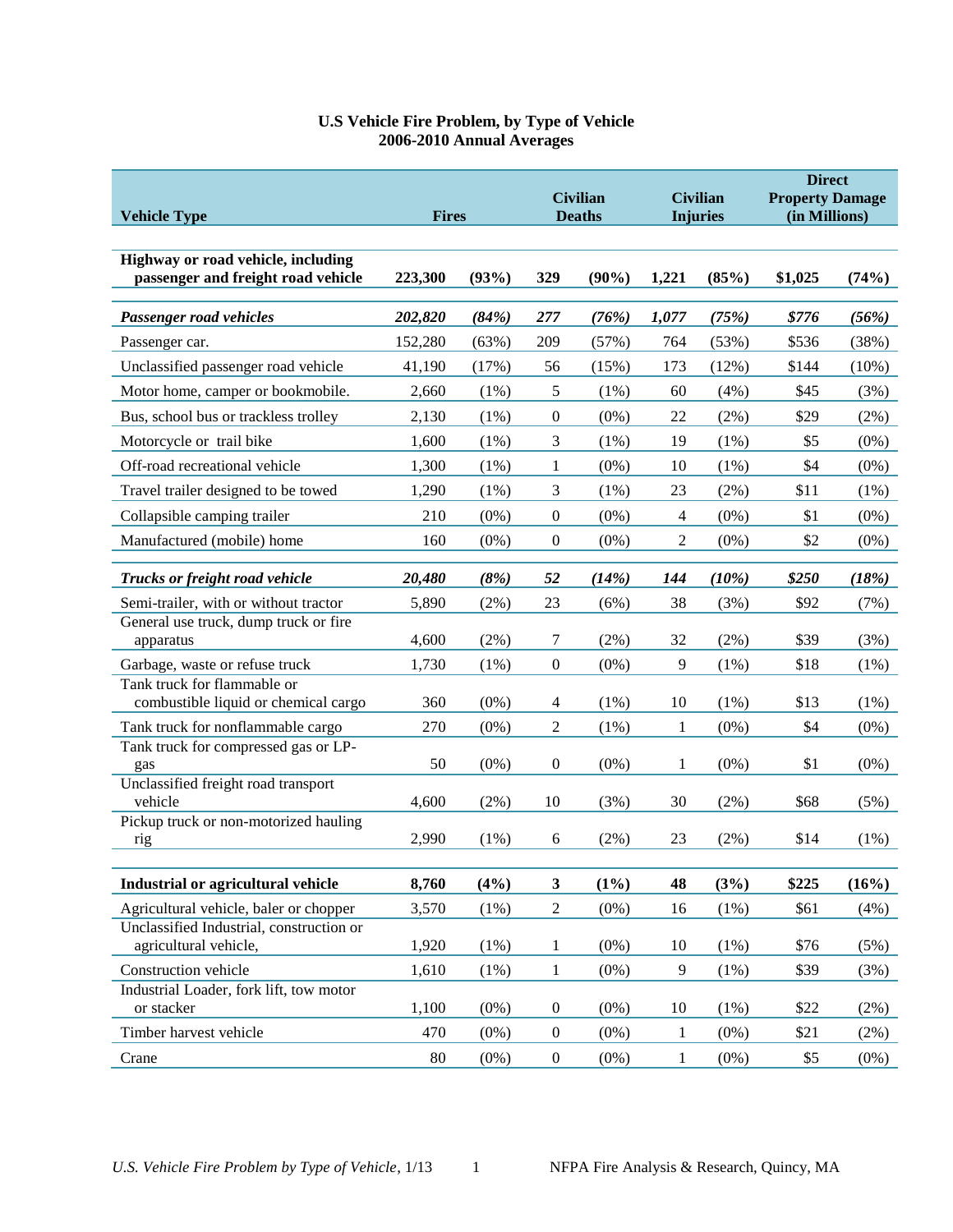# **U.S Vehicle Fire Problem, by Type of Vehicle 2006-2010 Annual Averages (Continued)**

| <b>Vehicle Type</b>                                     | <b>Fires</b>     |         | <b>Civilian</b><br><b>Deaths</b> |         | <b>Civilian</b><br><b>Injuries</b> |         | <b>Direct</b><br><b>Property Damage</b><br>(in Millions) |         |
|---------------------------------------------------------|------------------|---------|----------------------------------|---------|------------------------------------|---------|----------------------------------------------------------|---------|
|                                                         |                  |         |                                  |         |                                    |         |                                                          |         |
| Ship, boat or water vessel                              | 1,840            | $(1\%)$ | $\boldsymbol{2}$                 | $(0\%)$ | 95                                 | (7%)    | \$42                                                     | (3%)    |
| Powered boat under 65 feet                              | 1,310            | (1%)    | $\mathbf{1}$                     | $(0\%)$ | 75                                 | $(5\%)$ | \$27                                                     | $(2\%)$ |
| Personal water craft                                    | 230              | $(0\%)$ | $\boldsymbol{0}$                 | $(0\%)$ | 11                                 | $(1\%)$ | \$1                                                      | $(0\%)$ |
| Water transport vessel, other                           | 110              | $(0\%)$ | $\boldsymbol{0}$                 | $(0\%)$ | 2                                  | $(0\%)$ | \$2                                                      | $(0\%)$ |
| Boat or ship 65 feet or more and under<br>1,000 tons    | 60               | $(0\%)$ | $\boldsymbol{0}$                 | $(0\%)$ | 3                                  | $(0\%)$ | \$9                                                      | $(1\%)$ |
| Sailboat                                                | 40               | $(0\%)$ | $\boldsymbol{0}$                 | $(0\%)$ | 3                                  | $(0\%)$ | \$1                                                      | $(0\%)$ |
| Commercial fishing or processing<br>vessel              | 40               | $(0\%)$ | $\boldsymbol{0}$                 | $(0\%)$ | 1                                  | $(0\%)$ | \$1                                                      | $(0\%)$ |
| Barge, petroleum balloon or towable<br>water vessel     | 20               | $(0\%)$ | $\boldsymbol{0}$                 | $(0\%)$ | $\boldsymbol{0}$                   | $(0\%)$ | \$0                                                      | $(0\%)$ |
| Cargo or military ship of 1,000 tons or<br>more         | 10               | $(0\%)$ | $\boldsymbol{0}$                 | $(0\%)$ | $\mathbf{1}$                       | $(0\%)$ | \$0                                                      | $(0\%)$ |
| Cruise liner or passenger ship of 1,000<br>tons or more | $\overline{0}$   | $(0\%)$ | $\boldsymbol{0}$                 | $(0\%)$ | $\mathbf{0}$                       | $(0\%)$ | \$0                                                      | $(0\%)$ |
| Tank ship                                               | $\boldsymbol{0}$ | $(0\%)$ | $\boldsymbol{0}$                 | $(0\%)$ | $\boldsymbol{0}$                   | $(0\%)$ | \$0                                                      | $(0\%)$ |
| Rail or rapid transit vehicle                           | 950              | $(0\%)$ | $\mathbf{1}$                     | $(0\%)$ | 5                                  | $(0\%)$ | \$19                                                     | $(1\%)$ |
| Engine or locomotive                                    | 280              | $(0\%)$ | $\boldsymbol{0}$                 | $(0\%)$ | $\overline{c}$                     | $(0\%)$ | \$14                                                     | $(1\%)$ |
| Box, freight, or hopper car                             | 280              | $(0\%)$ | $\boldsymbol{0}$                 | $(0\%)$ | $\boldsymbol{0}$                   | $(0\%)$ | \$2                                                      | $(0\%)$ |
| Unclassified rail transport vehicle                     | 110              | $(0\%)$ | $\boldsymbol{0}$                 | $(0\%)$ | $\mathbf{1}$                       | $(0\%)$ | \$1                                                      | $(0\%)$ |
| Maintenance equipment car                               | 110              | $(0\%)$ | $\boldsymbol{0}$                 | $(0\%)$ | $\overline{0}$                     | $(0\%)$ | \$1                                                      | $(0\%)$ |
| Diner or passenger car                                  | 100              | $(0\%)$ | $\boldsymbol{0}$                 | $(0\%)$ | 2                                  | $(0\%)$ | \$0                                                      | $(0\%)$ |
| Rapid transit car or self-powered trolley               | 30               | $(0\%)$ | $\boldsymbol{0}$                 | $(0\%)$ | $\boldsymbol{0}$                   | $(0\%)$ | \$0                                                      | $(0\%)$ |
| Container or piggyback car                              | 30               | $(0\%)$ | $\boldsymbol{0}$                 | $(0\%)$ | $\boldsymbol{0}$                   | $(0\%)$ | \$0                                                      | $(0\%)$ |
| Tank car                                                | 10               | $(0\%)$ | $\boldsymbol{0}$                 | $(0\%)$ | $\boldsymbol{0}$                   | $(0\%)$ | \$0                                                      | $(0\%)$ |